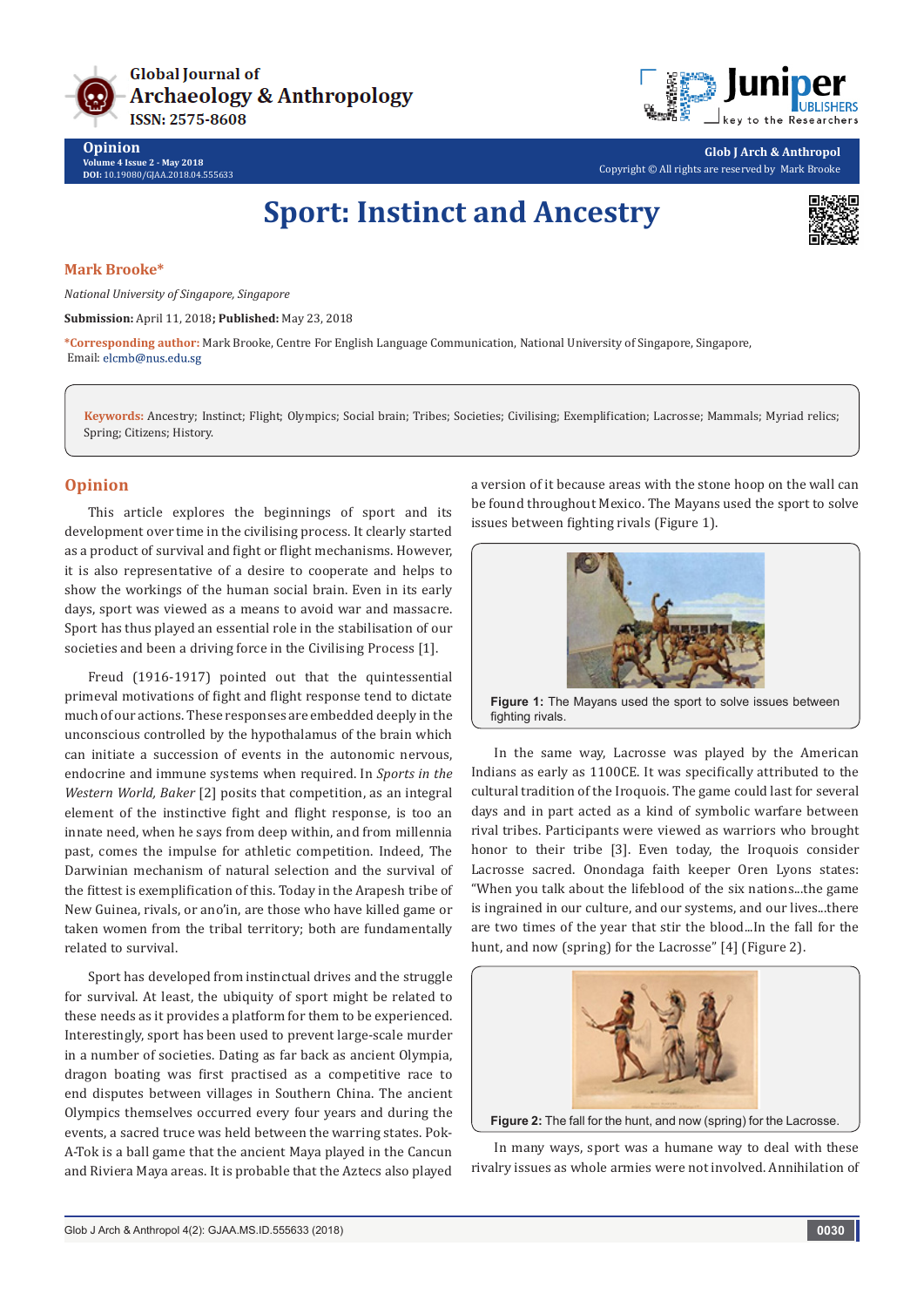the opponent through war would seem most fitting for natural selection. This leads us to conclude that while humans may indeed have an innate competitive impulse, collaboration has also been essential throughout human history as a means for survival. Hence, sport can be linked to instinctual drives of fight and flight response and the struggle for survival but it can also be viewed as a form of cooperative endeavour. Primitive peoples are illustrated in cave paintings as groups collaborating to hunt game, using tools still pertaining to track and field, too large to be taken by an individual (Figure 3).



Dunbar's [5] "social brain hypothesis" demonstrates that mammals, and particularly humans, have always been social animals and this helps as evidence for the idea that cooperation is also innate. Elias has a similar theory; the consciousness of each individual has a social collective history, a process of development he calls "sociogenetic". For Dunbar, this social brain is in part evidenced by how humans are good at reading minds. Knowing a member of the tribe's intentions based on prior experience and observations was an essential element of the hunt and today is an essential part of sport too. It is crucial to be able to predict the actions of opponents and teammates. Success largely depends on understanding their mental states and intentions.

The ubiquity of sport throughout history can be seen to be an integral part of the civilizing process Elias [1]. Sport has become the medium for sanctioned display of quintessential primeval motivations in a relatively safe environment. It provides the same thrills of flight or fight as an athlete experiences the intensity of fear, pain, sadness and joy without destruction. It also appears to have had a great role in the formation of morality and the human conscience as well as the development of the social brain. Why else would it have been used to resolve rivalry issues to avoid mass murder and why else would being able to read someone's thoughts and predict their actions before they act, be so important a characteristic of sport?

Using Mead's [6] notion of the social object, sport and its myriad relics and conventions can be viewed as a collective phenomenon embodying shared meaning and directing specific ways of being. Teams still have totems to demonstrate that they are symbolic collective entities representing a unified identity (Figure 4).



Throughout history, sport has been essential for human existence. Instincts have been experienced and morality developed through it. Today's sport may seem quite different to those games played in ancient times, but the same quintessential characteristics are present and part of our everyday rituals. As Norbert Elias points out in his work The Civilising Process, history has seen the development of "a chain of mutual dependence" between citizens as they strive to achieve their goals. The interdependence of human reality has increasingly led to more stability. As has been shown in this paper, sport has played an essential role in this stabilisation.

#### **References**

- 1. Elias N (2000) The Civilizing Process (edn), Blackwell Malden, USA.
- 2. Baker WJ (1988) Sports in the western world. University of Illinois Press. Urbana, USA.
- 3. Rock T (2002) More Than a Game. Lacrosse Magazine. Lacrosse, USA.
- 4. Engstrom D (2000) Exploring Northeast Native Americans: The Iroquois Seneca, Cayuga, Tuscarora, Onondaga, Oneida and Mohawk. Denver Public Schools, Colorado, USA.
- 5. Dunbar RI (1998) The social brain hypothesis. Brain 9(10): 178-190.
- 6. Mead GH (1925) The genesis of the self and social control. The International Journal of Ethics 35(3): 251-277.